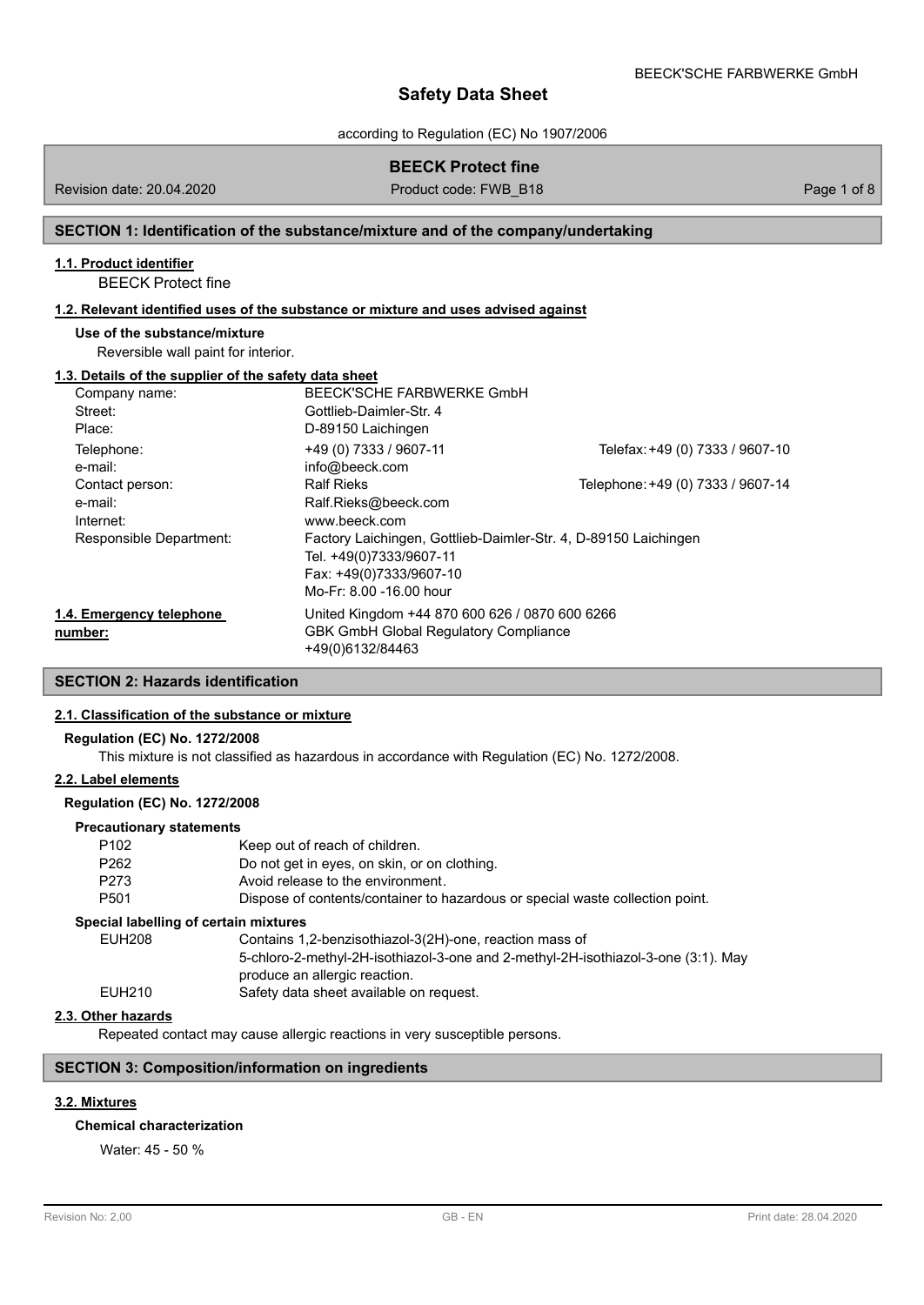according to Regulation (EC) No 1907/2006

## **BEECK Protect fine**

Revision date: 20.04.2020 Product code: FWB\_B18 Page 2 of 8

### **Hazardous components**

| CAS No     | Chemical name             |          |                 |             |
|------------|---------------------------|----------|-----------------|-------------|
|            | EC No                     | Index No | <b>REACH No</b> |             |
|            | <b>GHS Classification</b> |          |                 |             |
| 1317-65-3  | Calcium carbonate         |          |                 | $30 - 35\%$ |
|            | 207-439-9                 |          |                 |             |
|            |                           |          |                 |             |
| 13463-67-7 | Titanium oxide            |          |                 | $5 - 10 \%$ |
|            | 236-675-5                 |          |                 |             |
|            |                           |          |                 |             |
|            |                           |          |                 |             |
|            |                           |          |                 |             |
|            |                           |          |                 |             |

Full text of H and EUH statements: see section 16.

## **SECTION 4: First aid measures**

### **4.1. Description of first aid measures**

#### **General information**

Show this safety data sheet to the doctor in attendance. Never give anything by mouth to an unconscious person. Lay the affected person down and keep him still; If unconscious, place the person in the recovery position.

#### **After inhalation**

Move to fresh air. Lay the affected person down, and keep her or him warm and calm. If symptoms persist, call a physician. In case of irregular breathing or respiratory arrest: Oxygen or artificial respiration, if needed.

### **After contact with skin**

Wash contaminated skin areas thoroughly with soap and water. Remove soiled clothing. Do not use solvents or thinners. If skin irritation persists, call a physician.

#### **After contact with eyes**

Rinse with plenty of water immediately, also under the eyelids, for at least 15 minutes. Consult an ophthalmologist.

#### **After ingestion**

Do not induce vomiting without medical advice. In the event of spontaneous nausea and unconsciousness, keep the head back and bring the patient into the recovery position. Immediately give large quantities of water to drink. Lay the affected person down, and keep her or him warm and calm. Consult a physician.

### **4.2. Most important symptoms and effects, both acute and delayed**

nausea, vomiting, May cause eye/skin irritation.

Repeated or prolonged skin contact may cause skin irritation and/or dermatitis and sensitisation of susceptible persons.

### **4.3. Indication of any immediate medical attention and special treatment needed**

Symptomatic treatment (decontamination and vital functions).

### **SECTION 5: Firefighting measures**

### **5.1. Extinguishing media**

## **Suitable extinguishing media**

The product itself does not burn. Use extinguishing measures that are appropriate to the environment.

#### **Unsuitable extinguishing media**

Do not use a solid water stream as it may scatter and spread fire.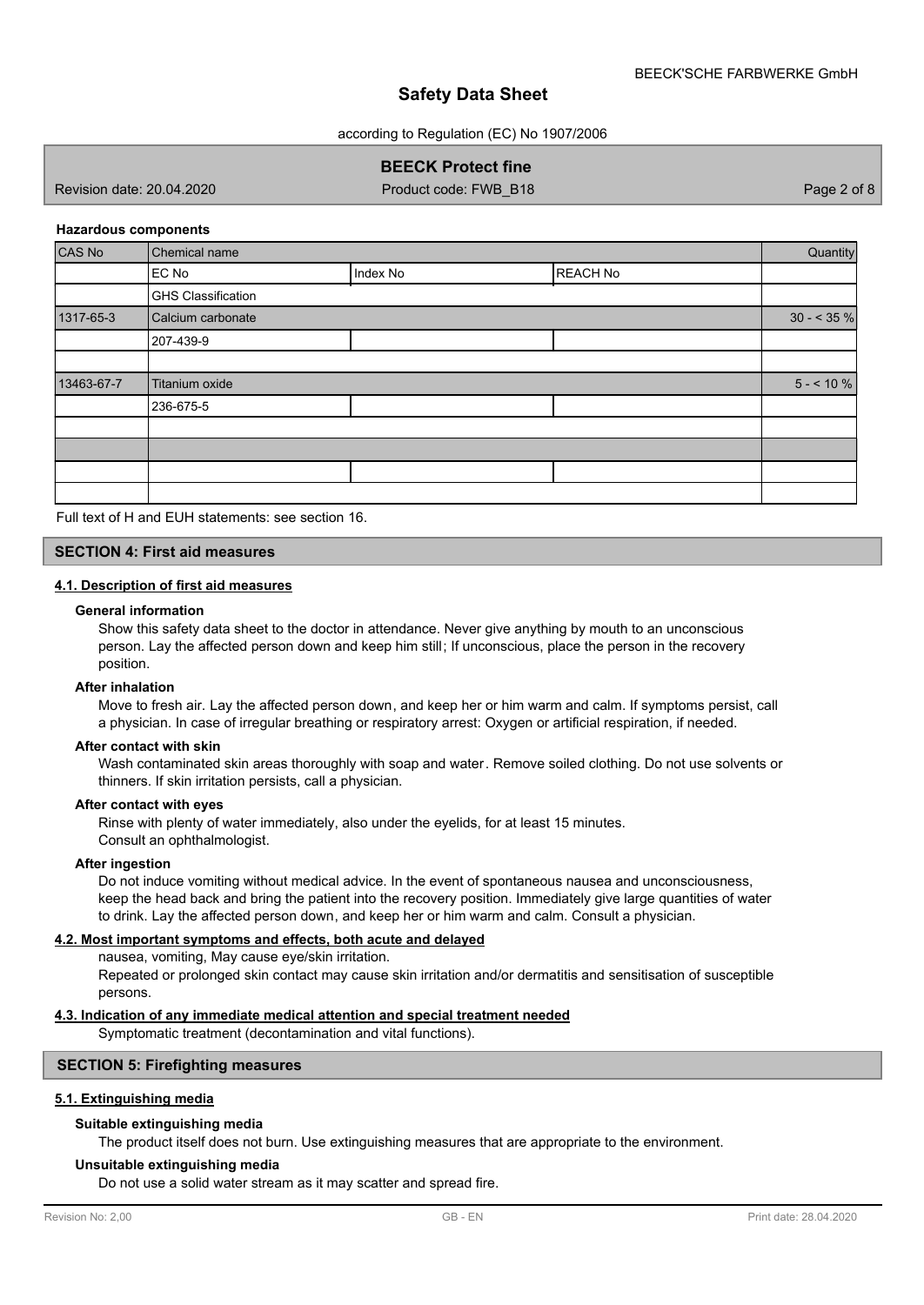according to Regulation (EC) No 1907/2006

## **BEECK Protect fine**

Revision date: 20.04.2020 **Product code: FWB\_B18** Page 3 of 8 Page 3 of 8

### **5.2. Special hazards arising from the substance or mixture**

The release of the following substances is possible in a fire: carbon dioxide (CO2), carbon monoxide (CO), smoke, nitrogen oxides (NOx).

The inhalation of hazardous decomposition products may cause serious health damage.

## **5.3. Advice for firefighters**

Wear self-contained breathing apparatus for fire fighting, if necessary.

### **Additional information**

Prevent extinguishing water used by the fire department, or any other forms of the diluted product, from ending up in surface water or drinking water reservoirs. Prevent product from entering drains.

### **SECTION 6: Accidental release measures**

#### **6.1. Personal precautions, protective equipment and emergency procedures**

Evacuate personnel to a safe area. Provide good ventilation. Do not breathe in vapours and mist. Use personal protective equipment.

Slipping hazard due to leakage. Avoid bringing product in contact with the skin.

### **6.2. Environmental precautions**

May not end up in waste water or open waters. Entry into rivers or surface water is to be prevented by the erection of barriers made of sand or earth or by other suitable barriers. Contact the responsible authority immediately if the product ends up in the soil, a body of water, or the sewer system.

## **6.3. Methods and material for containment and cleaning up**

Soak up with inert absorbent material (e.g. sand, silica gel, acid binder, universal binder). Dispose of as described in section 13. After cleaning, flush away traces with water.

## **6.4. Reference to other sections**

See section 7, 8, 13

## **SECTION 7: Handling and storage**

### **7.1. Precautions for safe handling**

#### **Advice on safe handling**

Provide sufficient air exchange and/or exhaust in work rooms. Containers keep tightly closed. Avoid contact with skin and eyes.

The further treatment / removal of coatings by grinding, burning, etc. may create hazardous dust and/or vapour. Do not breathe vapours/dust.

When using, do not eat, drink, or smoke.

Suitable protective equipment: See section 8.

#### **Advice on protection against fire and explosion**

The product is not flammable.

The product is not explosive.

### **Further information on handling**

Comply with the health and safety at work laws. Handle, store and transport in compliance with local regulations and in labelled containers that are suitable for this product.

### **7.2. Conditions for safe storage, including any incompatibilities**

#### **Requirements for storage rooms and vessels**

Store in compliance with the local regulations. Store sealed in the original container. Keep in a dry, cool place. Protect from freezing.

#### **Hints on joint storage**

Do not store near acids.

#### **Further information on storage conditions**

Smoking in the storage rooms is forbidden. Entry by unauthorized individuals is forbidden.

Keep at temperatures between 5°C and 25°C.

Already opened containers should be closed thoroughly and should be stored upright in order to prevent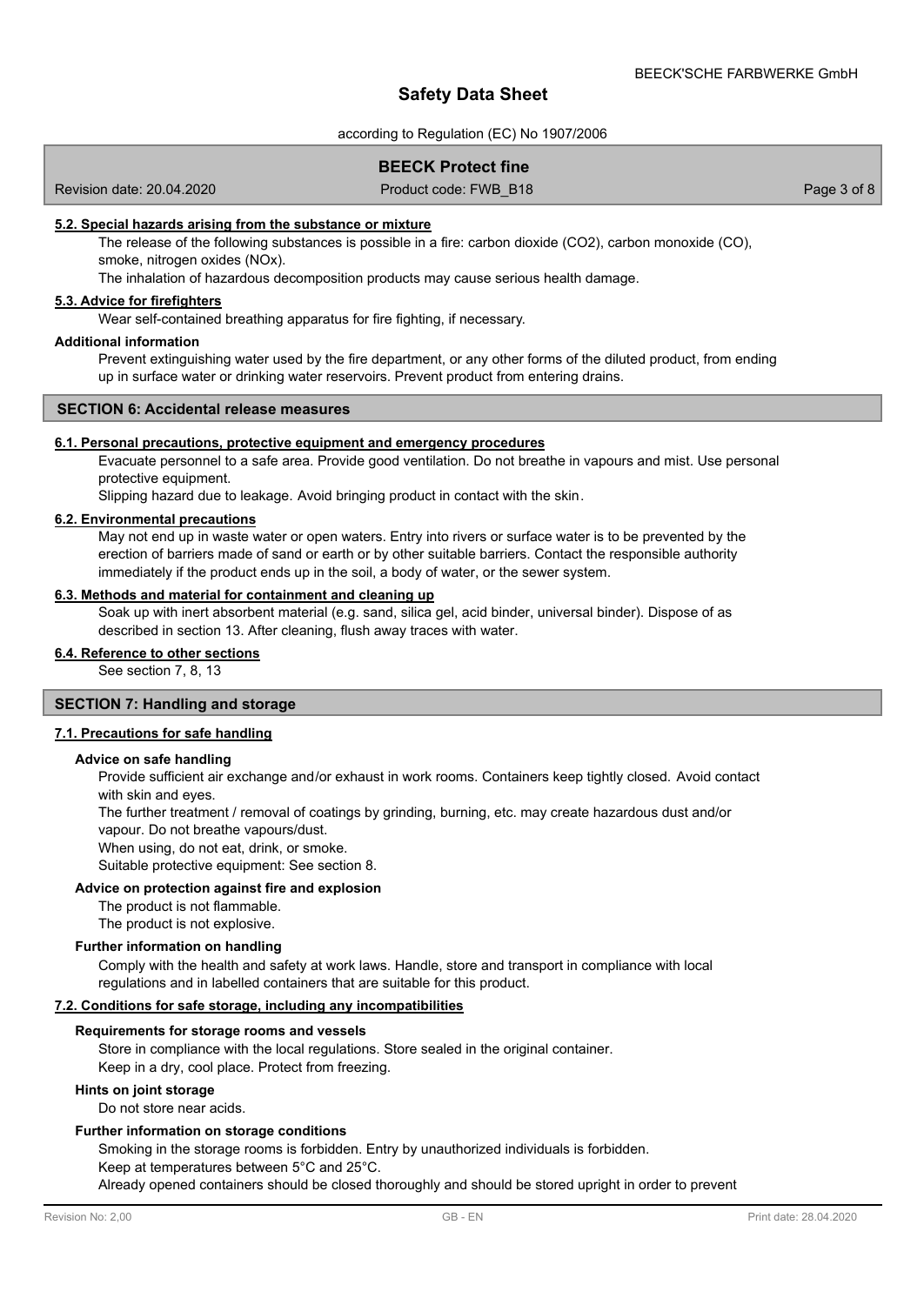according to Regulation (EC) No 1907/2006

## **BEECK Protect fine**

Revision date: 20.04.2020 **Product code: FWB\_B18** Page 4 of 8 Page 4 of 8

leakage.

## **7.3. Specific end use(s)**

No data available.

## **SECTION 8: Exposure controls/personal protection**

### **8.1. Control parameters**

### **Exposure limits (EH40)**

| CAS No     | Substance                     | ppm | mq/m <sup>3</sup> | fibres/mll | Category  | Origin     |
|------------|-------------------------------|-----|-------------------|------------|-----------|------------|
| 1317-65-3  | Calcium carbonate, respirable |     |                   |            | TWA (8 h) | WEL        |
| 14807-96-6 | Talc respirable dust          |     |                   |            | TWA (8 h) | <b>WEL</b> |
| 13463-67-7 | Titanium dioxide, respirable  |     |                   |            | TWA (8 h) | WEL        |

#### **8.2. Exposure controls**

### **Appropriate engineering controls**

Ensure adequate ventilation, especially in confined areas. This can be achieved by local or space exhaust. If this is not sufficient, in order to hold the solvent vapour concentration lower than the occupational exposure limit an approved respiratory protection apparatus must be worn.

### **Protective and hygiene measures**

Avoid contact with skin and eyes. Do not breathe in vapours or spray mist. Remove and wash contaminated clothing before re-use. Do not eat, drink, smoke or take snuff at work. Wash hands before breaks and immediately after handling the product. Keep away from food, drink and animal food stuffs.

#### **Eye/face protection**

Safety glasses at risk of splashing. Safety glasses with side-shields.

#### **Hand protection**

Protective gloves

The manufacturer recommends the following glove materials: PVC- or rubber gloves.

Safety gloves should be selected for the actual conditions of use and in accordance with the instructions for use provided by the manufacturer.

Preventive skin protection: skin protection cream.

## **Skin protection**

Standard work clothing

#### **Respiratory protection**

When workers are facing concentrations above the exposure limit, they must use appropriate certified respirators. In order to avoid inhalation of spray-mist and sanding dust, all spraying and sanding must be done wearing adequate respirator.

### **Environmental exposure controls**

Do not flush into surface water or sanitary sewer system.

### **SECTION 9: Physical and chemical properties**

## **9.1. Information on basic physical and chemical properties**

| Physical state: | liauid         |
|-----------------|----------------|
| Colour:         | white / tinted |
| Odour:          | mild           |

pH-Value (at 20 °C): 8-9

## **Changes in the physical state**

Melting point: not applicable that the matrix of the matrix  $\sim$  not applicable

**Test method**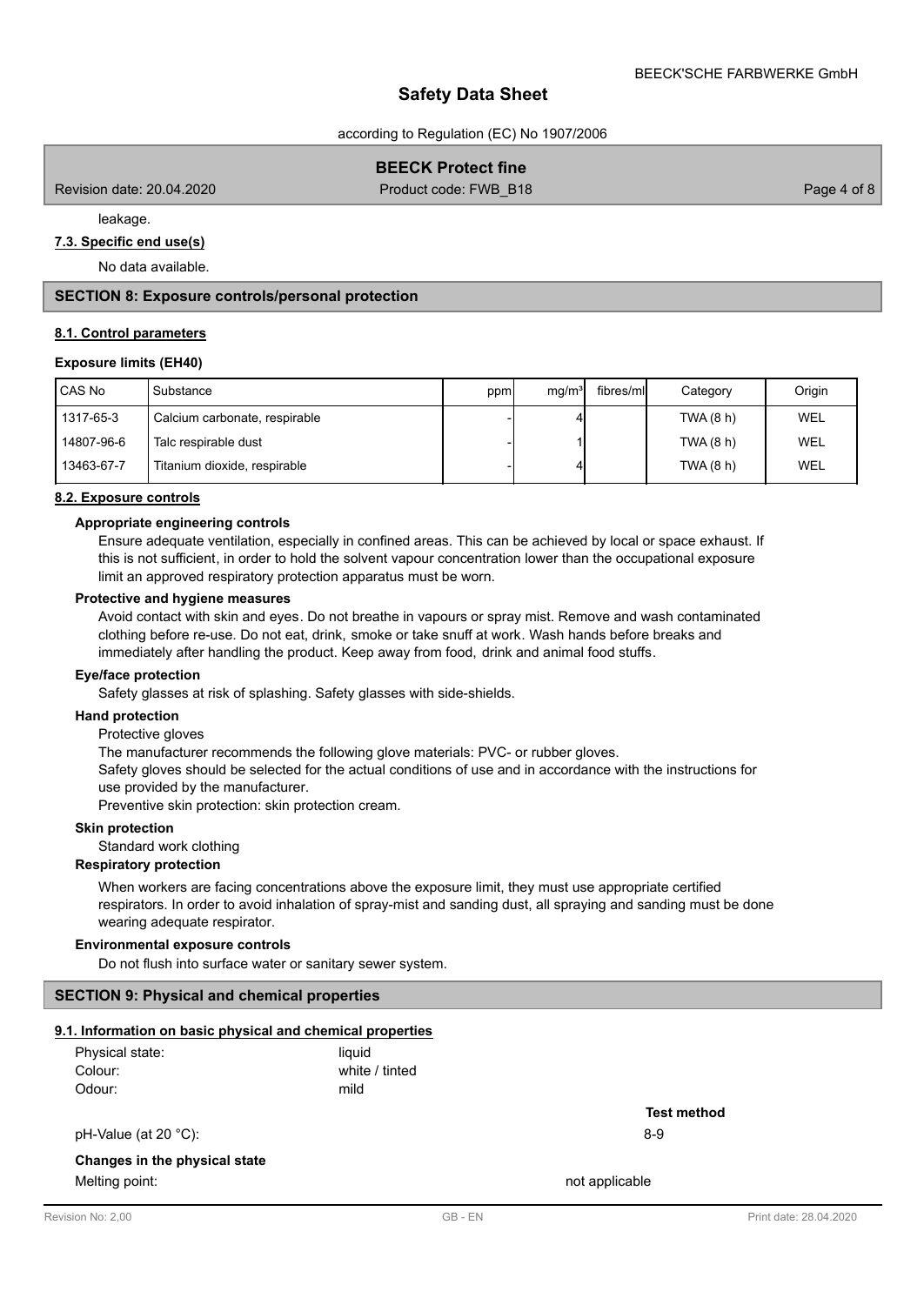| Salety Data Sileet                                                                                                                       |                                                                                                               |             |  |  |  |  |
|------------------------------------------------------------------------------------------------------------------------------------------|---------------------------------------------------------------------------------------------------------------|-------------|--|--|--|--|
| according to Regulation (EC) No 1907/2006                                                                                                |                                                                                                               |             |  |  |  |  |
| <b>BEECK Protect fine</b>                                                                                                                |                                                                                                               |             |  |  |  |  |
| Revision date: 20.04.2020                                                                                                                | Product code: FWB B18                                                                                         | Page 5 of 8 |  |  |  |  |
| Flash point:                                                                                                                             | not applicable DIN 51755                                                                                      |             |  |  |  |  |
| Lower explosion limits:<br>Upper explosion limits:                                                                                       |                                                                                                               |             |  |  |  |  |
| <b>Oxidizing properties</b><br>The product is not flammable.                                                                             |                                                                                                               |             |  |  |  |  |
| Density (at 20 °C):                                                                                                                      | $1.54$ g/cm <sup>3</sup>                                                                                      |             |  |  |  |  |
| Viscosity / dynamic:                                                                                                                     | 5000 mPa s ISO 2555                                                                                           |             |  |  |  |  |
| 9.2. Other information                                                                                                                   |                                                                                                               |             |  |  |  |  |
| No data available.                                                                                                                       |                                                                                                               |             |  |  |  |  |
| <b>SECTION 10: Stability and reactivity</b>                                                                                              |                                                                                                               |             |  |  |  |  |
| 10.1. Reactivity<br>No data available.<br>10.2. Chemical stability                                                                       |                                                                                                               |             |  |  |  |  |
| Stable under proper storage and handling. See section 7.                                                                                 |                                                                                                               |             |  |  |  |  |
| 10.3. Possibility of hazardous reactions                                                                                                 | No dangerous reactions occur under normal storage conditions and in normal use. Does not polymerize.          |             |  |  |  |  |
| 10.4. Conditions to avoid<br>None under normal use.                                                                                      |                                                                                                               |             |  |  |  |  |
| 10.5. Incompatible materials<br>reactions.                                                                                               | Keep away from oxidising agents, strongly alkaline and strongly acidic materials in order to avoid exothermic |             |  |  |  |  |
| 10.6. Hazardous decomposition products<br>No decomposition if stored and applied as directed.                                            |                                                                                                               |             |  |  |  |  |
| <b>SECTION 11: Toxicological information</b>                                                                                             |                                                                                                               |             |  |  |  |  |
| 11.1. Information on toxicological effects<br>Toxicocinetics, metabolism and distribution<br>No data is available on the product itself. |                                                                                                               |             |  |  |  |  |

## **Acute toxicity**

No data is available on the product itself.

| CAS No     | Chemical name            |               |             |                |                     |        |  |  |
|------------|--------------------------|---------------|-------------|----------------|---------------------|--------|--|--|
|            | Exposure route           | Dose          |             | <b>Species</b> | Source              | Method |  |  |
| 1317-65-3  | Calcium carbonate        |               |             |                |                     |        |  |  |
|            | oral                     | LD50<br>mg/kg | > 5000      | rat            |                     |        |  |  |
| 13463-67-7 | Titanium oxide           |               |             |                |                     |        |  |  |
|            | oral                     | LD50<br>mg/kg | >5000       | rat            | OECD <sub>425</sub> |        |  |  |
|            | dermal                   | LD50<br>mg/kg | >5000       | rabbit         |                     |        |  |  |
|            | inhalation (4 h) aerosol | LC50          | $>6,8$ mg/l | rat            |                     |        |  |  |

## **Irritation and corrosivity**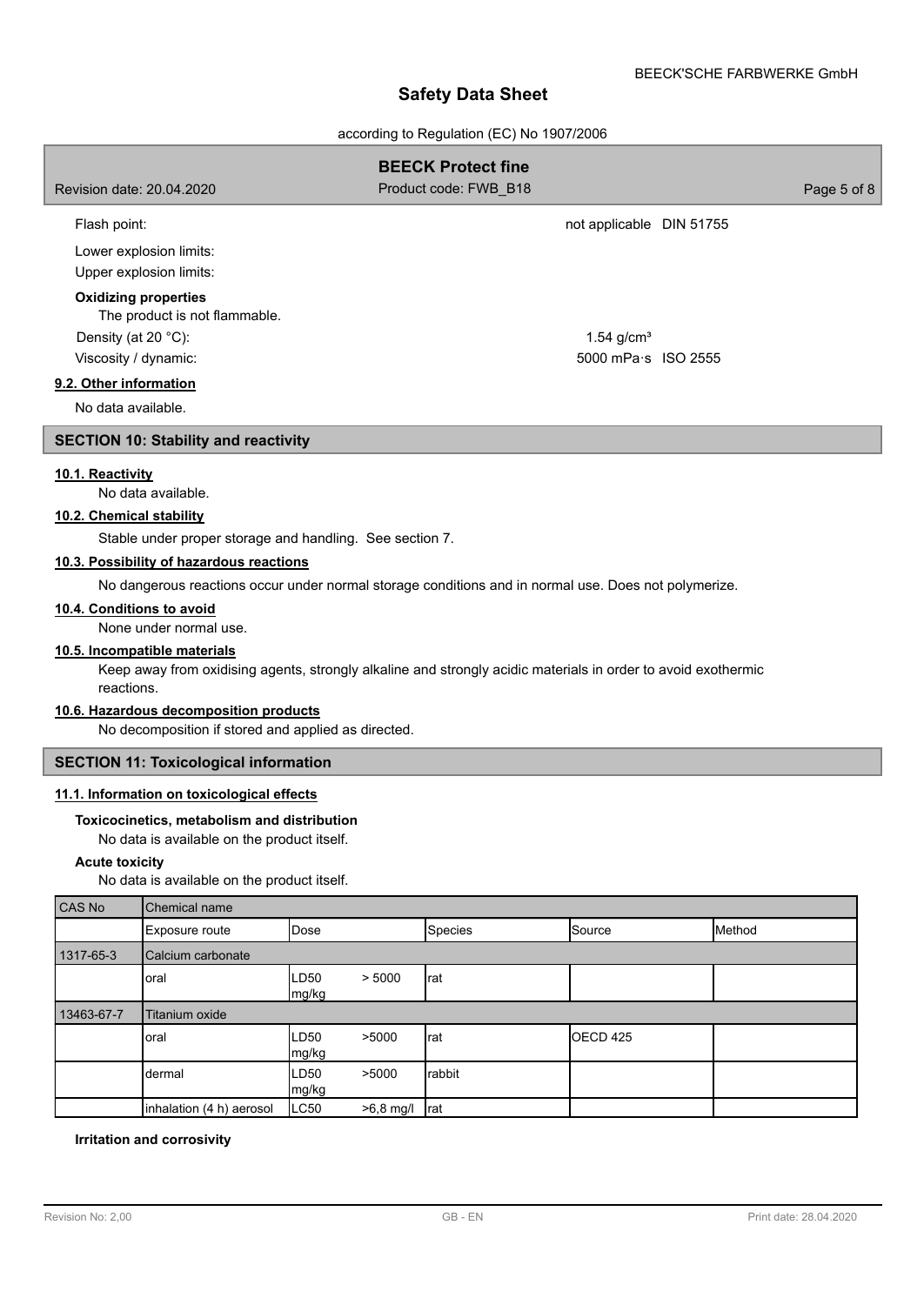according to Regulation (EC) No 1907/2006

## **BEECK Protect fine**

Revision date: 20.04.2020 Product code: FWB\_B18 Page 6 of 8

May cause eye/skin irritation.

Repeated or prolonged contact with the preparation may cause removal of natural fat from the skin resulting in non-allergic contact dermatitis and absorption through the skin.

## **Sensitising effects**

Repeated contact may cause allergic reactions in very susceptible persons.

## **SECTION 12: Ecological information**

## **12.1. Toxicity**

No data is available on the product itself.

| <b>CAS No</b> | Chemical name            |                           |           |  |                                                |                     |        |  |
|---------------|--------------------------|---------------------------|-----------|--|------------------------------------------------|---------------------|--------|--|
|               | Aquatic toxicity         | Dose                      |           |  | [h]   [d] Species                              | Source              | Method |  |
| 1317-65-3     | Calcium carbonate        |                           |           |  |                                                |                     |        |  |
|               | Acute fish toxicity      | LC50<br>mg/l              | >10000    |  | 96 h Rainbow trout<br>(Oncorhynchus<br>mykiss) |                     |        |  |
|               | Acute algae toxicity     | ErC <sub>50</sub><br>mg/l | >200      |  | 72 hIDesmodesmus<br>subspicatus                |                     |        |  |
|               | Acute crustacea toxicity | <b>EC50</b><br>mg/l       | >1000     |  | 48 h Daphnia magna                             |                     |        |  |
| 13463-67-7    | <b>Titanium oxide</b>    |                           |           |  |                                                |                     |        |  |
|               | Acute fish toxicity      | <b>LC50</b><br>mg/l       | >1000     |  | 96 h Pimephales promelas                       |                     |        |  |
|               | Acute algae toxicity     | ErC <sub>50</sub>         | $16$ mg/l |  | <b>I</b> Pseudokirchneriella<br>subcapitata    |                     |        |  |
|               | Acute crustacea toxicity | <b>EC50</b><br>mg/l       | >100      |  | 48 h Daphnia magna                             | OECD <sub>202</sub> |        |  |

## **12.2. Persistence and degradability**

No data available.

### **12.3. Bioaccumulative potential**

No data available.

## **12.4. Mobility in soil**

No data available.

### **12.5. Results of PBT and vPvB assessment**

No data available.

## **12.6. Other adverse effects**

No data available.

#### **Further information**

Even biologically degradable natural substances may pollute water. May not end up in waste water or open waters.

### **SECTION 13: Disposal considerations**

## **13.1. Waste treatment methods**

## **Disposal recommendations**

Disposal in accordance with the official regulations.

Do not flush into surface water or sanitary sewer system. Offer surplus and non-recyclable solutions to a licensed disposal company.

## **List of Wastes Code - residues/unused products**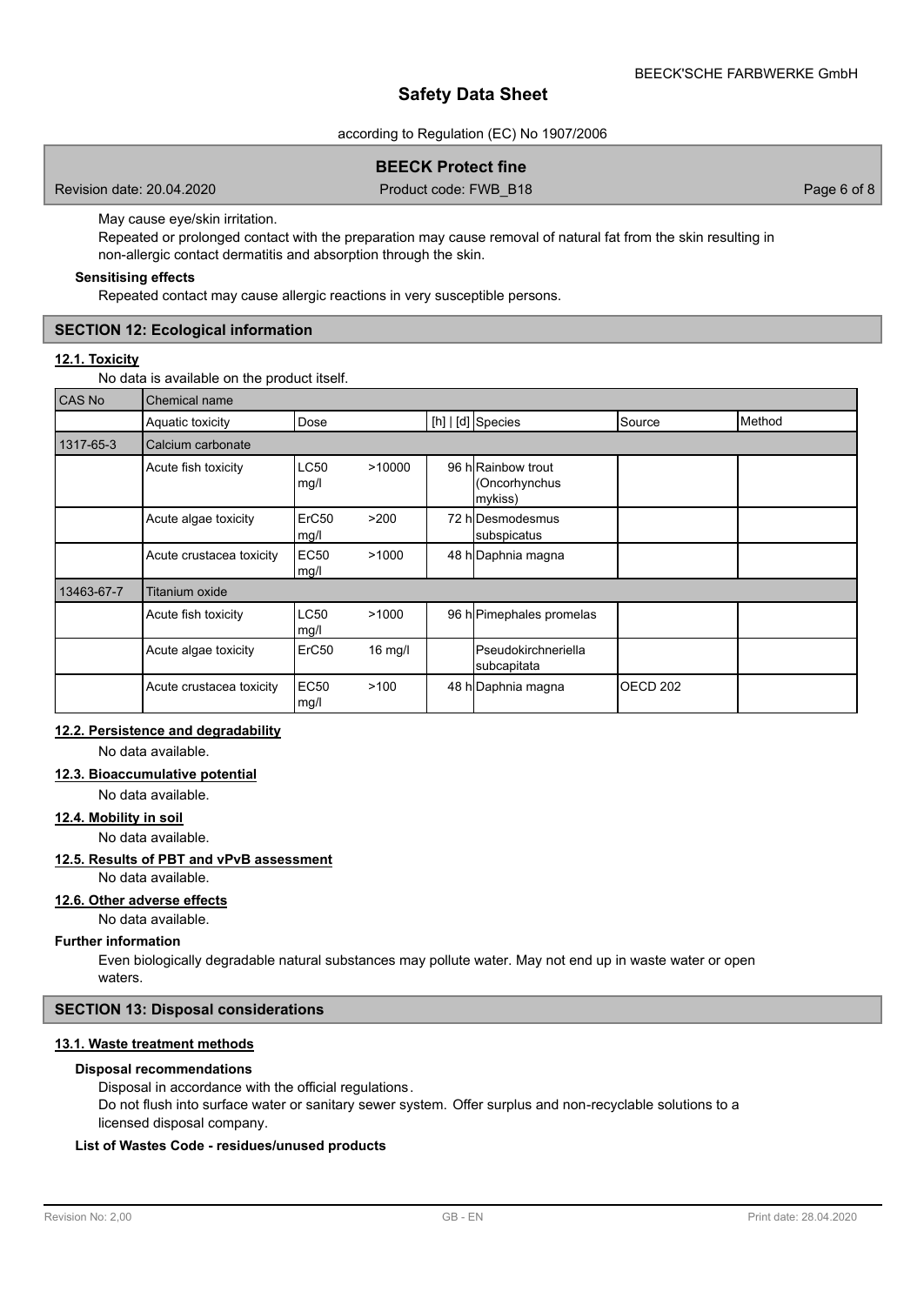according to Regulation (EC) No 1907/2006

|                                                                                                                           | <b>BEECK Protect fine</b>                                                                                                                                                                                                                     |             |
|---------------------------------------------------------------------------------------------------------------------------|-----------------------------------------------------------------------------------------------------------------------------------------------------------------------------------------------------------------------------------------------|-------------|
| Revision date: 20.04.2020                                                                                                 | Product code: FWB B18                                                                                                                                                                                                                         | Page 7 of 8 |
| 080112<br>other than those mentioned in 08 01 11                                                                          | WASTES FROM THE MANUFACTURE, FORMULATION, SUPPLY AND USE (MFSU) OF<br>COATINGS (PAINTS, VARNISHES AND VITREOUS ENAMELS), ADHESIVES, SEALANTS AND<br>PRINTING INKS; wastes from MFSU and removal of paint and varnish; waste paint and varnish |             |
| List of Wastes Code - used product<br>080112<br>other than those mentioned in 08 01 11                                    | WASTES FROM THE MANUFACTURE, FORMULATION, SUPPLY AND USE (MFSU) OF<br>COATINGS (PAINTS, VARNISHES AND VITREOUS ENAMELS), ADHESIVES, SEALANTS AND<br>PRINTING INKS; wastes from MFSU and removal of paint and varnish; waste paint and varnish |             |
| List of Wastes Code - contaminated packaging<br>150102                                                                    | WASTE PACKAGING; ABSORBENTS, WIPING CLOTHS, FILTER MATERIALS AND<br>PROTECTIVE CLOTHING NOT OTHERWISE SPECIFIED; packaging (including separately<br>collected municipal packaging waste); plastic packaging                                   |             |
| <b>Contaminated packaging</b><br>Suitable cleaning agents: Water resptv. soapy water.                                     | Packaging can be sent for recycling after being emptied and cleaned. If recycling is not practicable, dispose of<br>in compliance with the official regulations and the Environmental Protection (Duty of Care) Regulations 1991.             |             |
| <b>SECTION 14: Transport information</b>                                                                                  |                                                                                                                                                                                                                                               |             |
| Land transport (ADR/RID)                                                                                                  |                                                                                                                                                                                                                                               |             |
| 14.1. UN number:                                                                                                          | not regulated                                                                                                                                                                                                                                 |             |
| 14.2. UN proper shipping name:                                                                                            | not regulated                                                                                                                                                                                                                                 |             |
| 14.3. Transport hazard class(es):                                                                                         | not regulated                                                                                                                                                                                                                                 |             |
| 14.4. Packing group:                                                                                                      | not regulated                                                                                                                                                                                                                                 |             |
| Other applicable information (land transport)<br>Not classified as dangerous regarding transport regulations.             |                                                                                                                                                                                                                                               |             |
| Inland waterways transport (ADN)                                                                                          |                                                                                                                                                                                                                                               |             |
| 14.1. UN number:                                                                                                          | not regulated                                                                                                                                                                                                                                 |             |
| 14.2. UN proper shipping name:                                                                                            | not regulated                                                                                                                                                                                                                                 |             |
| 14.3. Transport hazard class(es):                                                                                         | not regulated                                                                                                                                                                                                                                 |             |
| 14.4. Packing group:                                                                                                      | not regulated                                                                                                                                                                                                                                 |             |
| Other applicable information (inland waterways transport)<br>Not classified as dangerous regarding transport regulations. |                                                                                                                                                                                                                                               |             |
| <b>Marine transport (IMDG)</b>                                                                                            |                                                                                                                                                                                                                                               |             |
| 14.1. UN number:                                                                                                          | not restricted                                                                                                                                                                                                                                |             |
| 14.2. UN proper shipping name:                                                                                            | not restricted                                                                                                                                                                                                                                |             |
| 14.3. Transport hazard class(es):                                                                                         | not restricted                                                                                                                                                                                                                                |             |
| 14.4. Packing group:                                                                                                      | n.d.a.                                                                                                                                                                                                                                        |             |
| Other applicable information (marine transport)<br>Not classified as dangerous regarding transport regulations.           |                                                                                                                                                                                                                                               |             |
| Air transport (ICAO-TI/IATA-DGR)                                                                                          |                                                                                                                                                                                                                                               |             |
| 14.1. UN number:                                                                                                          | not restricted                                                                                                                                                                                                                                |             |
| 14.2. UN proper shipping name:                                                                                            | not restricted                                                                                                                                                                                                                                |             |
| 14.3. Transport hazard class(es):                                                                                         | not restricted                                                                                                                                                                                                                                |             |